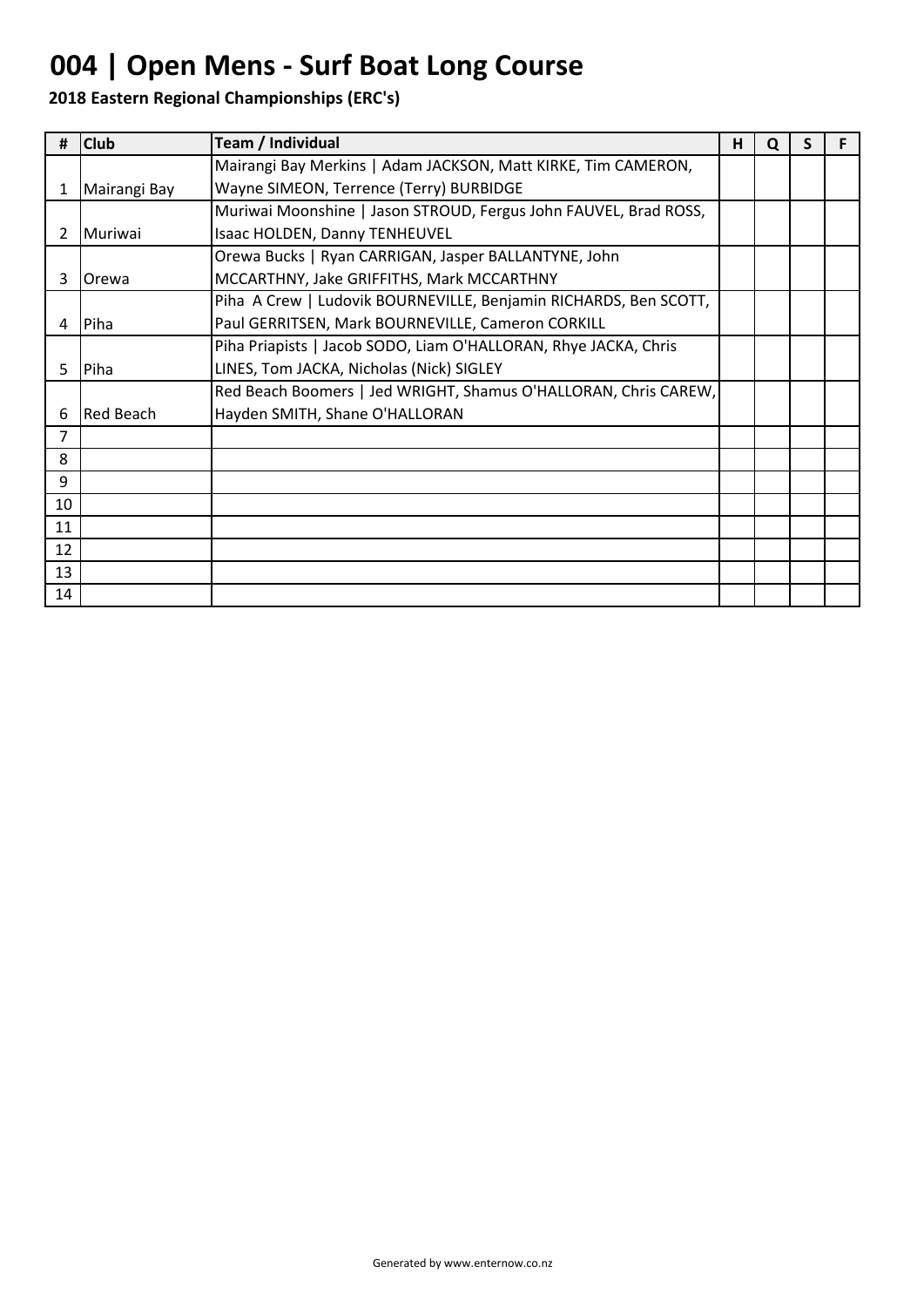# **004 | Open Womens - Surf Boat Long Course**

| #  | <b>Club</b>      | Team / Individual                                                  | н | Q | S | F |
|----|------------------|--------------------------------------------------------------------|---|---|---|---|
|    |                  | Muriwai Meerkats   Nicole OWEN, Kathryn WRIGHT, Jaime              |   |   |   |   |
| 1  | Muriwai          | GUNDERSON, Alison CRAIGIE, Ricky BUTT, Jessica PARKIN              |   |   |   |   |
|    |                  | Orewa   Ashleigh PAOTAMA, Alice FRIEND, Lyric SU'A, Sarah HOGG,    |   |   |   |   |
| 2  | <b>Orewa</b>     | <b>Mark MCCARTHNY</b>                                              |   |   |   |   |
|    |                  | Orewa GEMS   Amie THOMASON, Rebecca (Becky) THOMASON,              |   |   |   |   |
| 3  | Orewa            | Samantha ROGERS, Nikki JONES, Stuart HANDFORD                      |   |   |   |   |
|    |                  | Piha Black Pearls   Gracey MONTEITH, Audrey-Lise BOURNEVILLE, Ella |   |   |   |   |
| 4  | Piha             | KARREBAEK, Stacey KURYLO, Mark BOURNEVILLE                         |   |   |   |   |
|    |                  | Red Beach Jedeyes   Jasmin CORNISH, Grace JOSEPH, Danielle FORD,   |   |   |   |   |
| 5. | <b>Red Beach</b> | Rebecca ASH, Jed WRIGHT                                            |   |   |   |   |
|    |                  | Red Beach Muzzies   Andrea GERRARD, Alysha NESBIT, Emma WILSON,    |   |   |   |   |
| 6  | <b>Red Beach</b> | Billie-Lee HARESNAPE, Shamus O'HALLORAN                            |   |   |   |   |
|    |                  | Waihi Beach   Lyndell MCGREGOR, Nicole CLARE, Fiona LAFFERTY, Dana |   |   |   |   |
| 7  | Waihi Beach      | MCCLENNAN, David GRANT                                             |   |   |   |   |
| 8  |                  |                                                                    |   |   |   |   |
| 9  |                  |                                                                    |   |   |   |   |
| 10 |                  |                                                                    |   |   |   |   |
| 11 |                  |                                                                    |   |   |   |   |
| 12 |                  |                                                                    |   |   |   |   |
| 13 |                  |                                                                    |   |   |   |   |
| 14 |                  |                                                                    |   |   |   |   |
| 15 |                  |                                                                    |   |   |   |   |
| 16 |                  |                                                                    |   |   |   |   |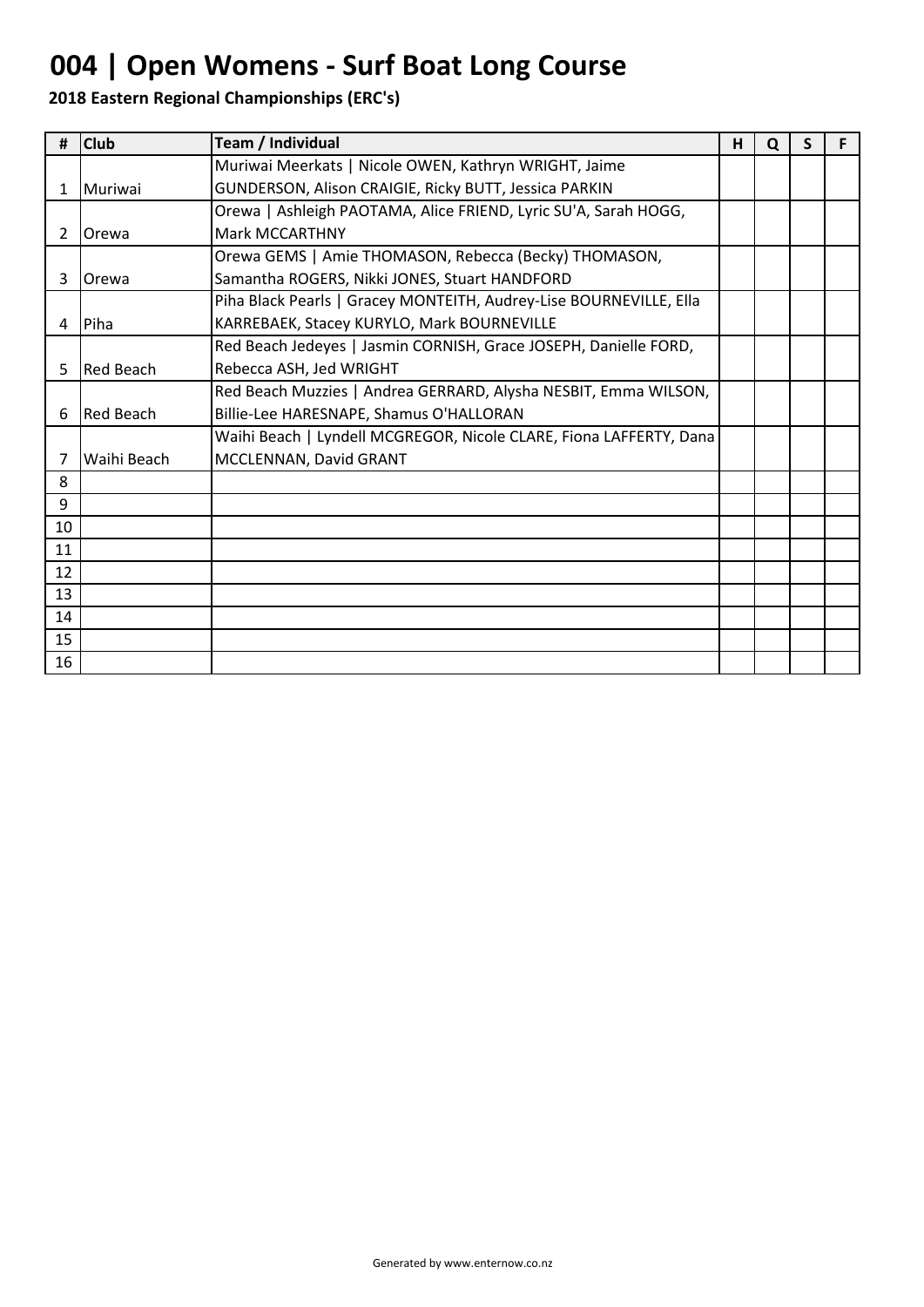## **004 | U23 Mens - Surf Boat - Long Course**

| #  | <b>Club</b>    | Team / Individual                                                | н | Q |  |
|----|----------------|------------------------------------------------------------------|---|---|--|
|    |                |                                                                  |   |   |  |
|    |                | Bethells Beach BLT's   Joshua WHITTINGTON, Elijah FULUIFAGA CHAN |   |   |  |
|    | Bethells Beach | FOUNG, Alex KWAK, Joshua BENJAMIN, Henry BACKHOUSE-SMITH         |   |   |  |
|    |                | Piha Pineapples   Tom JACOB, Adam WALKER, Oliver TATTERSALL,     |   |   |  |
|    | Piha           | Shem BROEKHUIZEN, Tom JACKA                                      |   |   |  |
|    |                | Waihi Beach   Marc EVERSON, Riley SMITH, Nicholas WAGSTAFF, Mack |   |   |  |
| 3  | Waihi Beach    | SMITH, David GRANT                                               |   |   |  |
| 4  |                |                                                                  |   |   |  |
| 5  |                |                                                                  |   |   |  |
| 6  |                |                                                                  |   |   |  |
| 7  |                |                                                                  |   |   |  |
| 8  |                |                                                                  |   |   |  |
| 9  |                |                                                                  |   |   |  |
| 10 |                |                                                                  |   |   |  |
| 11 |                |                                                                  |   |   |  |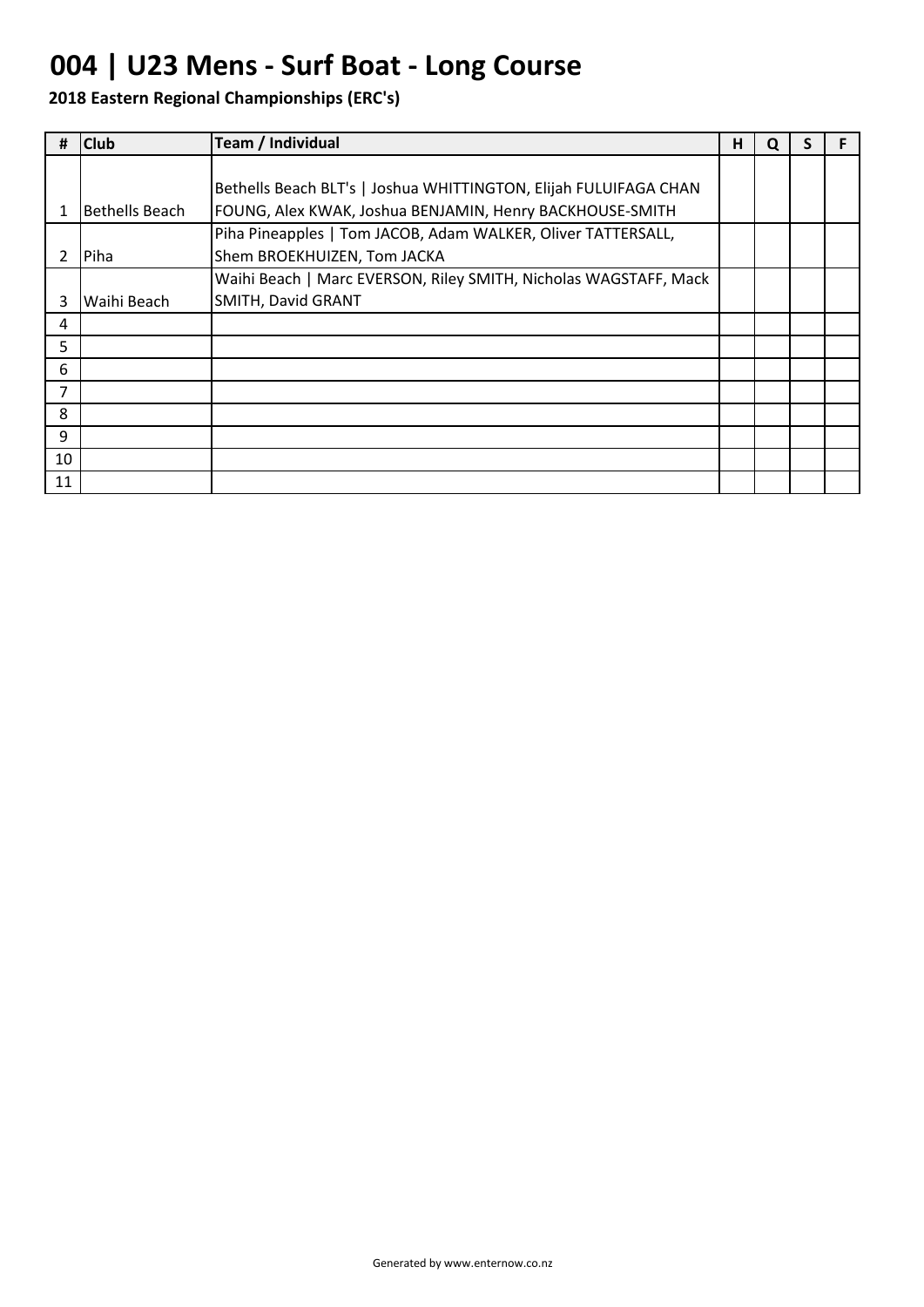## **004 | U23 Womens - Surf Boat - Long Course**

|    | <b>Club</b>    | Team / Individual                                                   | н | Q |  |
|----|----------------|---------------------------------------------------------------------|---|---|--|
|    |                | Bethells Beach   Mandy LARDENOYE, Sara CROSS, Betsy DAVIS-BARR,     |   |   |  |
| 1  | Bethells Beach | Brooke WHIU, Henry BACKHOUSE-SMITH                                  |   |   |  |
|    |                | Orewa DIAMONDS   Alexandra MURDEN, Kayla FUEMANA, Tyler             |   |   |  |
| 2  | Orewa          | MCDOWALL, Sylvie MITCHELL, Stuart HANDFORD                          |   |   |  |
|    |                | Orewa Mavericks   Madeline FERGUS, Danielle SHRUBSALL, Sarah        |   |   |  |
| 3  | Orewa          | HOGG, Sasha BALLANTYNE, Mark MCCARTHNY                              |   |   |  |
|    |                | Piha Pingers   Jordan POPE, Kelsea BROEKHUIZEN, Grace JACOB, Sophie |   |   |  |
| 4  | Piha           | MCINTYRE, Patrick MARSH, Emma NESBIT                                |   |   |  |
|    |                | Red Beach Rabbits   Nicole MCCORMICK, Kathleen ONEROA, Olivia       |   |   |  |
| 5. | Red Beach      | SOESBERGEN, Kayla RICKABY, Chase CAHALANE                           |   |   |  |
|    |                | Waihi Beach   Yvette KINGSFORD, Sarah PAHLEN, Katrina PIPE, Grace   |   |   |  |
| 6  | Waihi Beach    | <b>CLARE, David GRANT</b>                                           |   |   |  |
| 7  |                |                                                                     |   |   |  |
| 8  |                |                                                                     |   |   |  |
| 9  |                |                                                                     |   |   |  |
| 10 |                |                                                                     |   |   |  |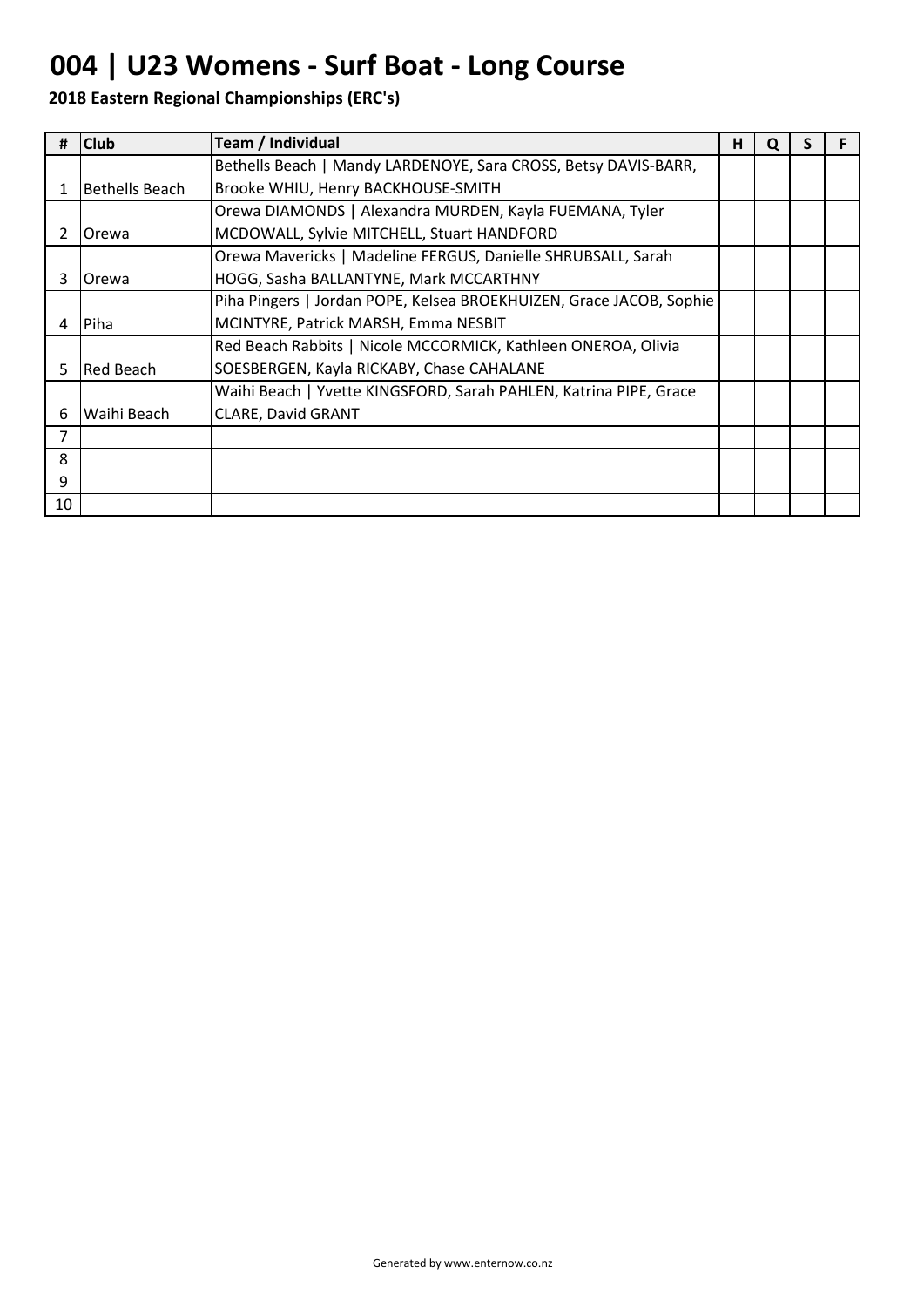## **004 | U19 Mens - Surf Boat - Long Course**

|   | <b>Club</b> | Team / Individual                                                 | н | u |  |
|---|-------------|-------------------------------------------------------------------|---|---|--|
|   |             | Orewa Banditos   Xander CUFF, Callum STINSON, James HICKMAN, Finn |   |   |  |
|   | Orewa       | <b>WOODCOCK, Mark MCCARTHNY</b>                                   |   |   |  |
|   |             | Piha Power Rangers   Joseph JACOB, Finn MCINTYRE, Benji LINES,    |   |   |  |
|   | Piha        | Murray STAPLETON, Rhye JACKA, Joshua LALOLI                       |   |   |  |
|   |             | Whangamata Motor Boaters   Taine WILSON, Joshua NICHOLAS, Zane    |   |   |  |
|   | Whangamata  | SWEETMAN, Sergio SCHULER, Steve PIPE                              |   |   |  |
| 4 |             |                                                                   |   |   |  |
| 5 |             |                                                                   |   |   |  |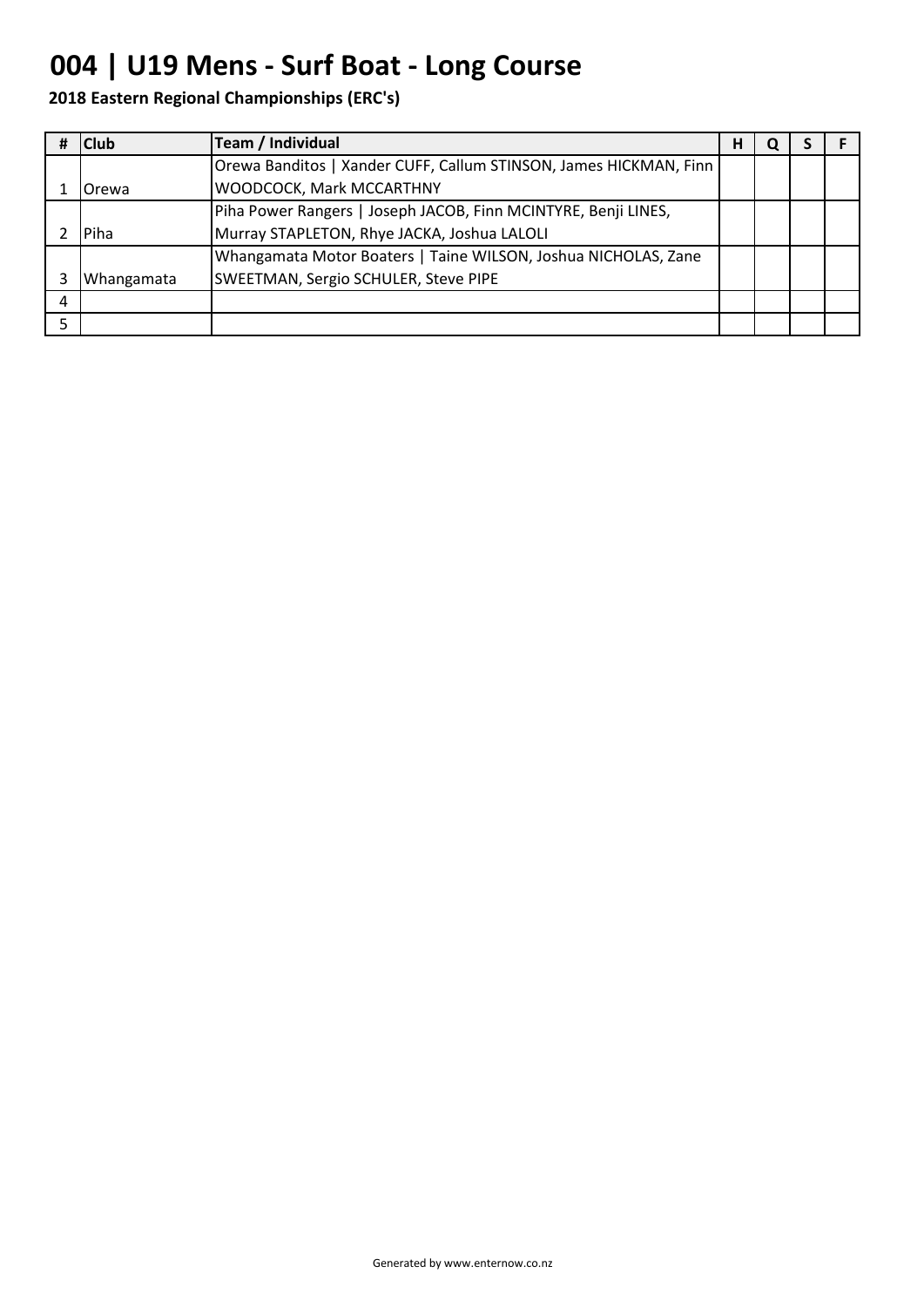## **004 | U19 Womens - Surf Boat - Long Course**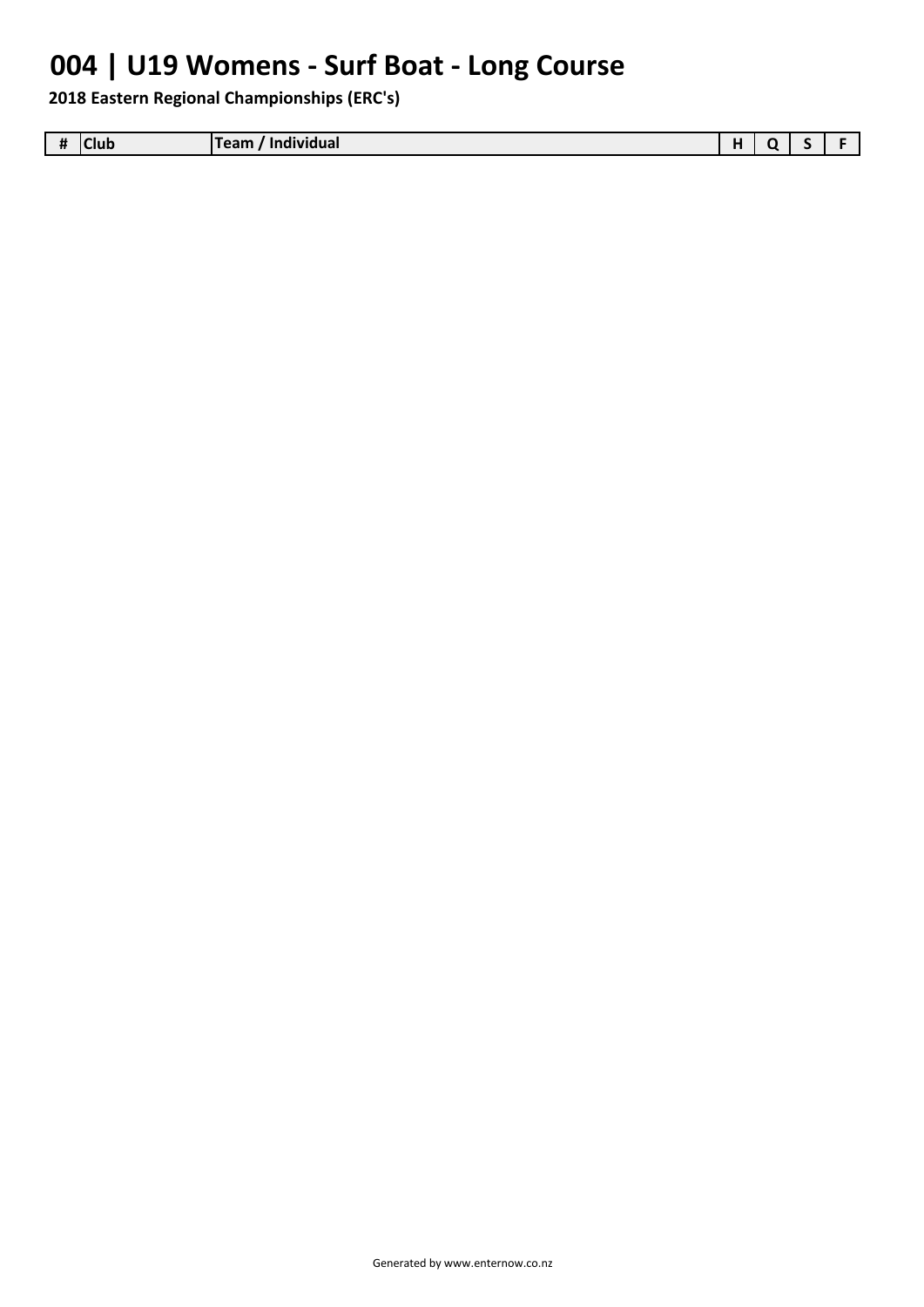### **005 | U19 Mens - Surf Canoe - Short Course**

| # | <b>Club</b>       | <b>Team / Individual</b>                                        | н | u |  |
|---|-------------------|-----------------------------------------------------------------|---|---|--|
|   |                   | Mt Maunganui A   Simon COX, Carwyn WILLIAMS, Daniel BARRON,     |   |   |  |
|   | Mt Maunganui      | Isaac MARSHALL, Conor DEMPSTER                                  |   |   |  |
|   |                   | Ocean Beach   Wesley AKERIPA, Adam BIBBY, Kyle CORNEILSSEN, Ben |   |   |  |
|   | Ocean Beach       | LEWIS, Reece AKUHATA                                            |   |   |  |
|   |                   | Papamoa   Jed BULLOCK, Aidan SMITH, George MANO, Flynn GREY,    |   |   |  |
|   | Papamoa           | Matthew OLIVER, Lachlan HALSE                                   |   |   |  |
|   |                   | Waikanae   Jordan MCLARIN, Ben BRISTOW, Sam FERKINS, Cole       |   |   |  |
| 4 | <b>I</b> Waikanae | <b>WILLIAMS, Sam BLACKBURNE</b>                                 |   |   |  |
|   |                   | Waimarama   Tom CHARTERIS, George CHARTERIS, William LAVER,     |   |   |  |
| 5 | Waimarama         | Alfie WILSON, Logan SANKO, Kieran MORGAN                        |   |   |  |
| 6 |                   |                                                                 |   |   |  |
| 7 |                   |                                                                 |   |   |  |
| 8 |                   |                                                                 |   |   |  |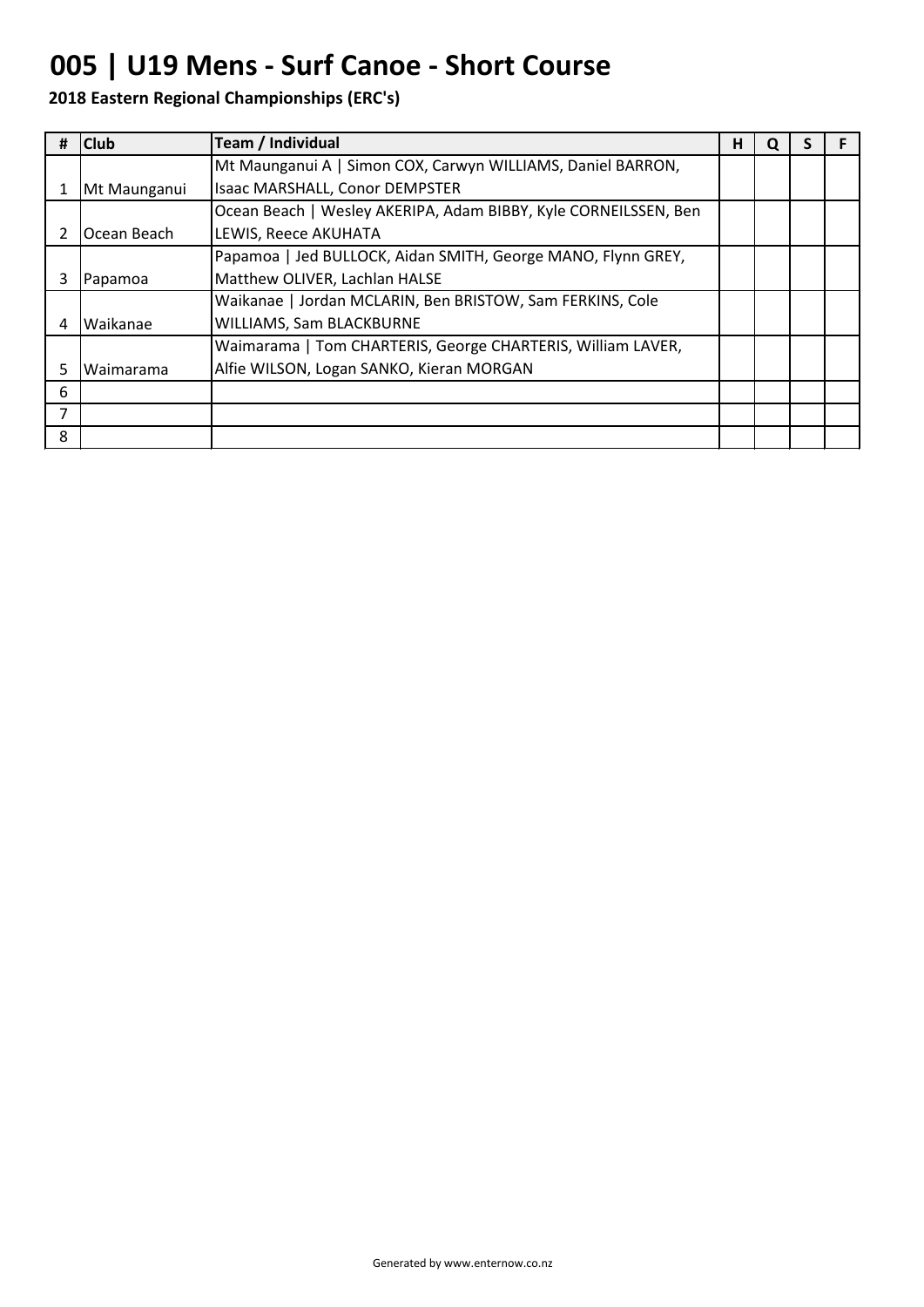## **005 | U19 Mens - Surf Canoe - Long Course**

|                | <b>Club</b>  | <b>Team / Individual</b>                                        | н | u |  |
|----------------|--------------|-----------------------------------------------------------------|---|---|--|
|                |              | Mt Maunganui A   Daniel BARRON, Simon COX, Isaac MARSHALL,      |   |   |  |
|                | Mt Maunganui | Carwyn WILLIAMS, Conor DEMPSTER                                 |   |   |  |
|                |              | Ocean Beach   Wesley AKERIPA, Adam BIBBY, Kyle CORNEILSSEN, Ben |   |   |  |
|                | Ocean Beach  | <b>LEWIS, Reece AKUHATA</b>                                     |   |   |  |
|                |              | Papamoa   Jed BULLOCK, Flynn GREY, George MANO, Matthew OLIVER, |   |   |  |
|                | Papamoa      | Aidan SMITH, Lachlan HALSE                                      |   |   |  |
|                |              | Waikanae   Jordan MCLARIN, Ben BRISTOW, Sam FERKINS, Cole       |   |   |  |
| 4              | Waikanae     | WILLIAMS, Sam BLACKBURNE                                        |   |   |  |
|                |              | Waimarama   Tom CHARTERIS, George CHARTERIS, Kieran MORGAN,     |   |   |  |
| 5              | Waimarama    | Logan SANKO, Alfie WILSON, William LAVER                        |   |   |  |
| 6              |              |                                                                 |   |   |  |
| $\overline{7}$ |              |                                                                 |   |   |  |
| 8              |              |                                                                 |   |   |  |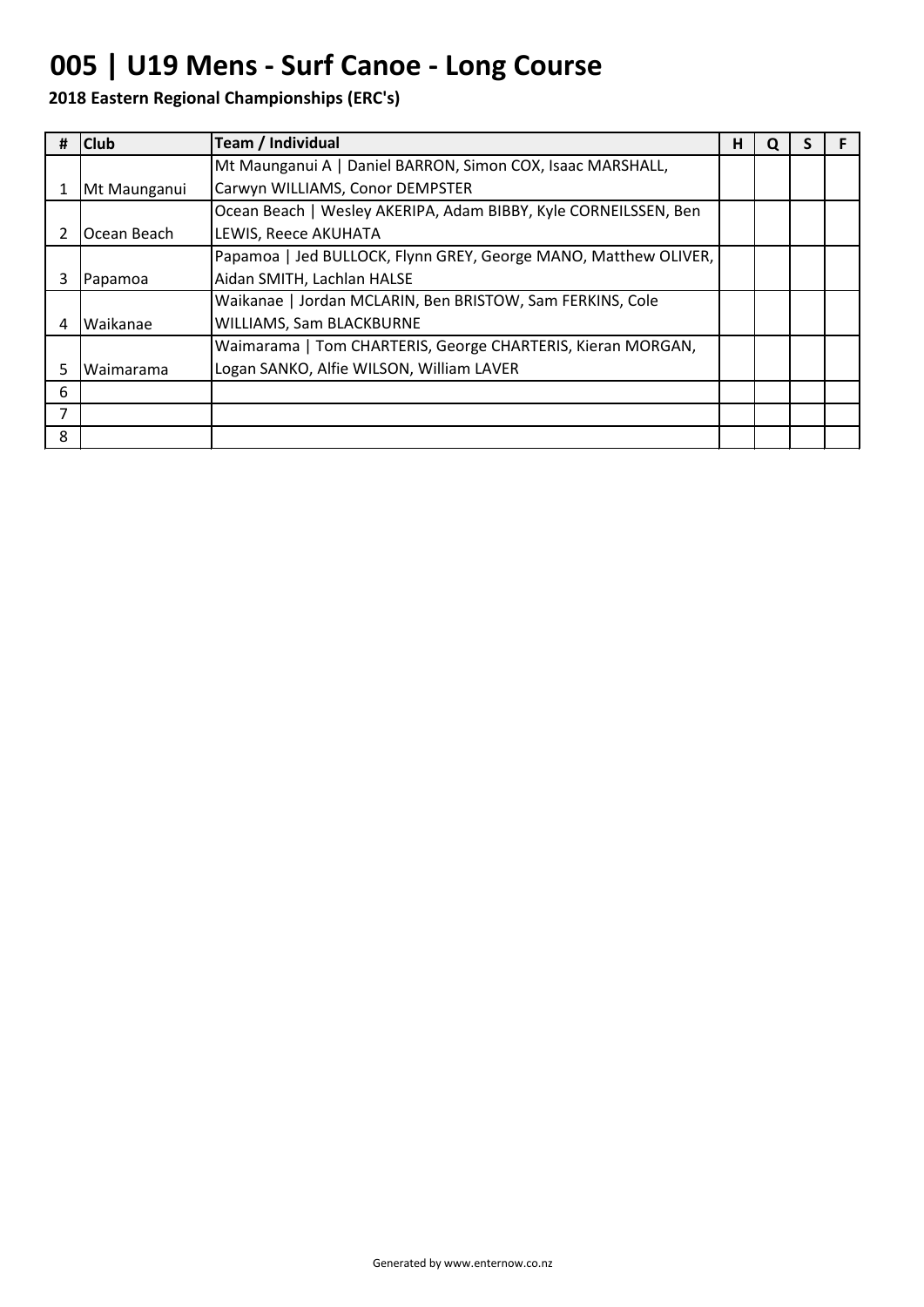### **005 | U19 Womens - Surf Canoe - Short Course**

| #  | <b>Club</b>  | Team / Individual                                                   | н | O |  |
|----|--------------|---------------------------------------------------------------------|---|---|--|
|    |              | Mairangi Bay Mermaids   Jessica JONES, Imogen MOORE, Zoe            |   |   |  |
| 1  | Mairangi Bay | MACREADY, Fenella SANDS                                             |   |   |  |
|    |              | Mt Maunganui A   Molly ALTON, Katrina GADSBEY, Lola May FERBER,     |   |   |  |
| 2  | Mt Maunganui | Lily ALTON, Jaime ANDERSON, Ella APPS                               |   |   |  |
|    |              | Palmerston North Ghosties   Sarah ILLSTON, Britney O'HARA, Abbie    |   |   |  |
| 3  |              | Palmerston North BOGNUDA, Rhiannon BOGNUDA, Jessica ILLSTON         |   |   |  |
|    |              | Red Beach Whales   Olivia FALLOON, Tessa WESTON, Georgia PARKER,    |   |   |  |
| 4  | Red Beach    | Naomi DYER                                                          |   |   |  |
|    |              | Waihi Wahines   Ella HIGGINS, Sophia SPURR, Olivia JONES, Charlotte |   |   |  |
| 5. | Waihi Beach  | <b>HARES</b>                                                        |   |   |  |
|    |              | Waikanae   Lucy MOSSMAN, Anna ELLINGHAM, Holly HOPE, Aoife          |   |   |  |
| 6  | Waikanae     | FYALL, Sarah LOCKWOOD                                               |   |   |  |
|    |              | Waimarama   Carolyne NEL, Martha WILSON, Daisy BASSETT-FOSS,        |   |   |  |
| 7  | Waimarama    | Cydney PATTISON, Bella HERBISON                                     |   |   |  |
| 8  |              |                                                                     |   |   |  |
| 9  |              |                                                                     |   |   |  |
| 10 |              |                                                                     |   |   |  |
| 11 |              |                                                                     |   |   |  |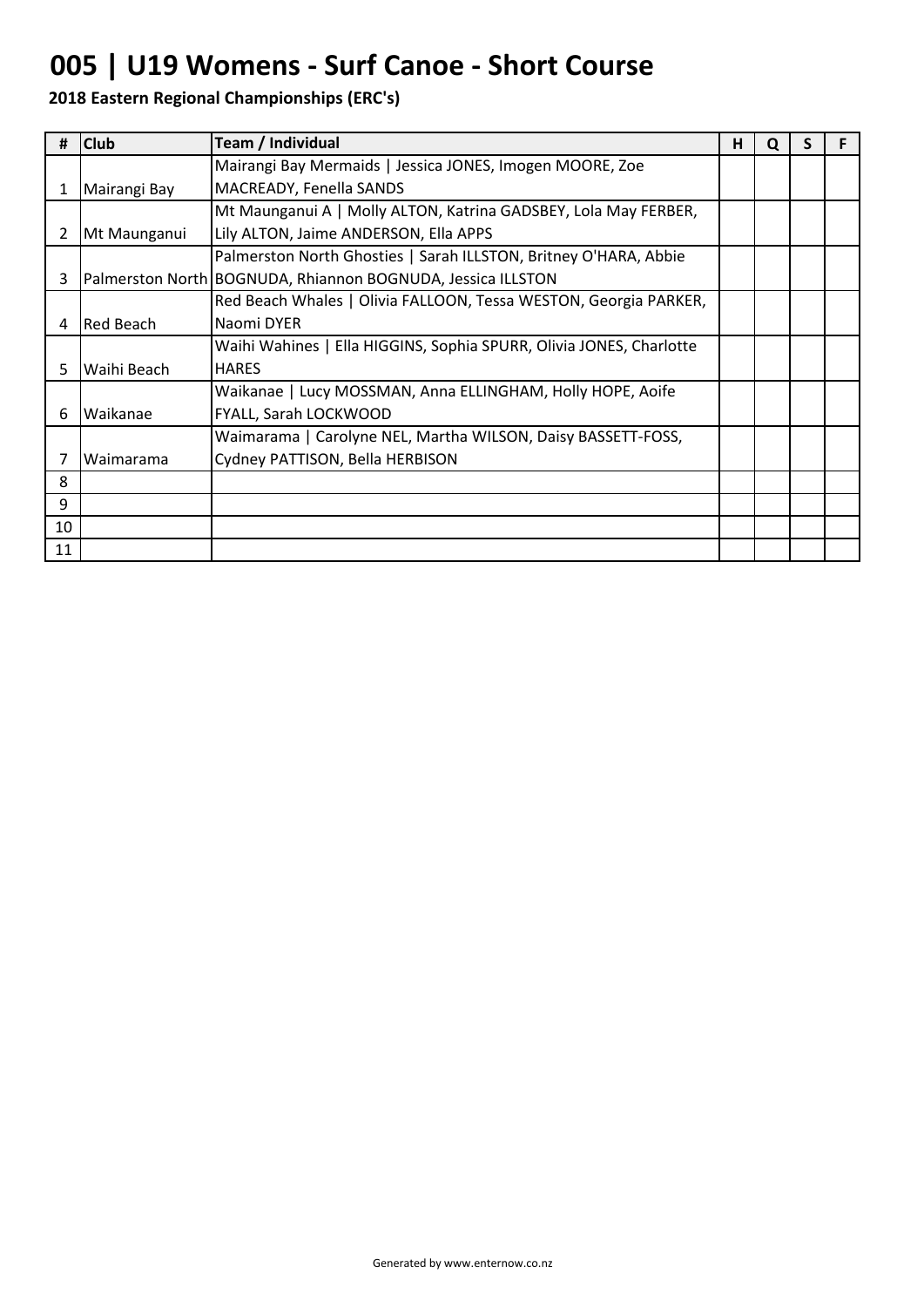# **005 | Open Mens - Surf Canoe - Short Course**

| #              | <b>Club</b>      | Team / Individual                                                  | H | Q | S | F |
|----------------|------------------|--------------------------------------------------------------------|---|---|---|---|
|                |                  | X-Men   simon MCLARIN, John MCLARIN, Clyde STRICKETT, David        |   |   |   |   |
| $\mathbf{1}$   | Karekare Surf    | <b>WADE</b>                                                        |   |   |   |   |
|                |                  | Lyall Bay Mens A   Matt FLANNERY, James FLANNERY, Craig JONES,     |   |   |   |   |
| $\mathbf{2}$   | Lyall Bay        | <b>John ELSMORE</b>                                                |   |   |   |   |
|                |                  | Mt Maunganui A   Sam ROY, Brad WILEY, Sam SHERGOLD, Haydn          |   |   |   |   |
| 3              | Mt Maunganui     | REARDON, Andrew ROY                                                |   |   |   |   |
|                |                  | Mt Maunganui B   Philip PIRIE, Nicholas WILSON, Todd REARDON,      |   |   |   |   |
|                | 4 Mt Maunganui   | Hamish TREANOR, Carwyn WILLIAMS                                    |   |   |   |   |
|                |                  | Ocean Beach   William WILKINS, Jack CRASBORN, Thomas CRASBORN,     |   |   |   |   |
| 5.             | Ocean Beach      | Ryan GORDON, Leonard KAY                                           |   |   |   |   |
|                |                  | Opotiki   Warwick JOBLIN, Luke SEUFERT, Bryn GAULT, Thomas DODDS,  |   |   |   |   |
| 6              | Opotiki          | Te Arohana EDGAR                                                   |   |   |   |   |
| $\overline{7}$ | Orewa            | Orewa   Tim BUSBY, Rand HAZOU, Luke SENIOR, Desmond LING           |   |   |   |   |
| 8              | Pacific          | Pacific   Matt PEARCE, Jacob DRIVER, Jordan FRISBY, Gavin GILBERT  |   |   |   |   |
|                |                  | Red Beach Lion Red   Richard ROGERS, David YOUNG, Daniel O'REILLY, |   |   |   |   |
| 9              | <b>Red Beach</b> | <b>Craig BUTLER</b>                                                |   |   |   |   |
|                |                  | Red Beach Rascals   Dylan TURNER, Andrew GILES, Brendon RUTLEDGE-  |   |   |   |   |
|                | 10 Red Beach     | MALYON, Kevin CORNISH                                              |   |   |   |   |
|                |                  | Waikanae   Zach FERKINS, Quaid THOMPSON, Alex BRISTOW, James       |   |   |   |   |
|                | 11 Waikanae      | BLACKBURNE, Sam FERKINS, Jordan MCLARIN                            |   |   |   |   |
|                |                  | Waimarama   Michael BASSETT-FOSS, Luke HARMAN, Michael             |   |   |   |   |
| 12             | Waimarama        | HARMAN, Ben CROSS                                                  |   |   |   |   |
| 13             |                  |                                                                    |   |   |   |   |
| 14             |                  |                                                                    |   |   |   |   |
| 15             |                  |                                                                    |   |   |   |   |
| 16             |                  |                                                                    |   |   |   |   |
| 17             |                  |                                                                    |   |   |   |   |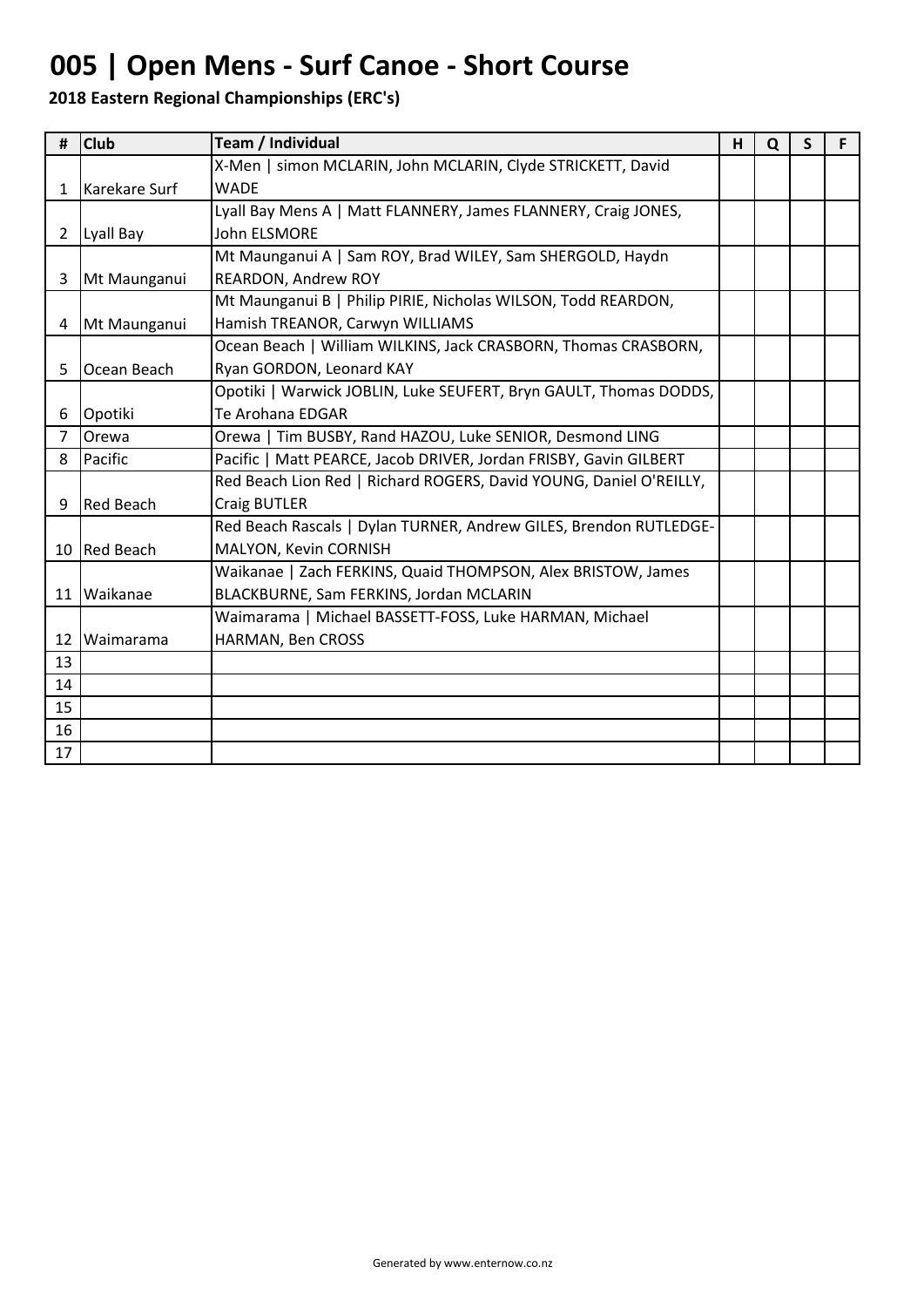# **004 | Open Mens - Surf Boat Short Course**

| #  | <b>Club</b>      | Team / Individual                                                | н | Q |  |
|----|------------------|------------------------------------------------------------------|---|---|--|
|    |                  | Mairangi Bay Merkins   Adam JACKSON, Matt KIRKE, Tim CAMERON,    |   |   |  |
|    | Mairangi Bay     | Wayne SIMEON, Terrence (Terry) BURBIDGE                          |   |   |  |
|    |                  | Muriwai Moonshine   Jason STROUD, Fergus John FAUVEL, Brad ROSS, |   |   |  |
|    | <b>I</b> Muriwai | Isaac HOLDEN, Danny TENHEUVEL                                    |   |   |  |
|    |                  | Orewa Bucks   Ryan CARRIGAN, Jasper BALLANTYNE, Jake GRIFFITHS,  |   |   |  |
| 3  | <b>Orewa</b>     | John MCCARTHNY, Mark MCCARTHNY                                   |   |   |  |
|    |                  | Piha A Crew   Ludovik BOURNEVILLE, Paul GERRITSEN, Ben SCOTT,    |   |   |  |
| 4  | IPiha            | Benjamin RICHARDS, Mark BOURNEVILLE, Cameron CORKILL             |   |   |  |
|    |                  | Piha Priapists   Rhye JACKA, Jacob SODO, Liam O'HALLORAN, Chris  |   |   |  |
| 5. | Piha             | LINES, Tom JACKA, Nicholas (Nick) SIGLEY                         |   |   |  |
|    |                  | Red Beach Boomers   Shamus O'HALLORAN, Chris CAREW, Hayden       |   |   |  |
| 6  | Red Beach        | SMITH, Jed WRIGHT, Shane O'HALLORAN                              |   |   |  |
| 7  |                  |                                                                  |   |   |  |
| 8  |                  |                                                                  |   |   |  |
| 9  |                  |                                                                  |   |   |  |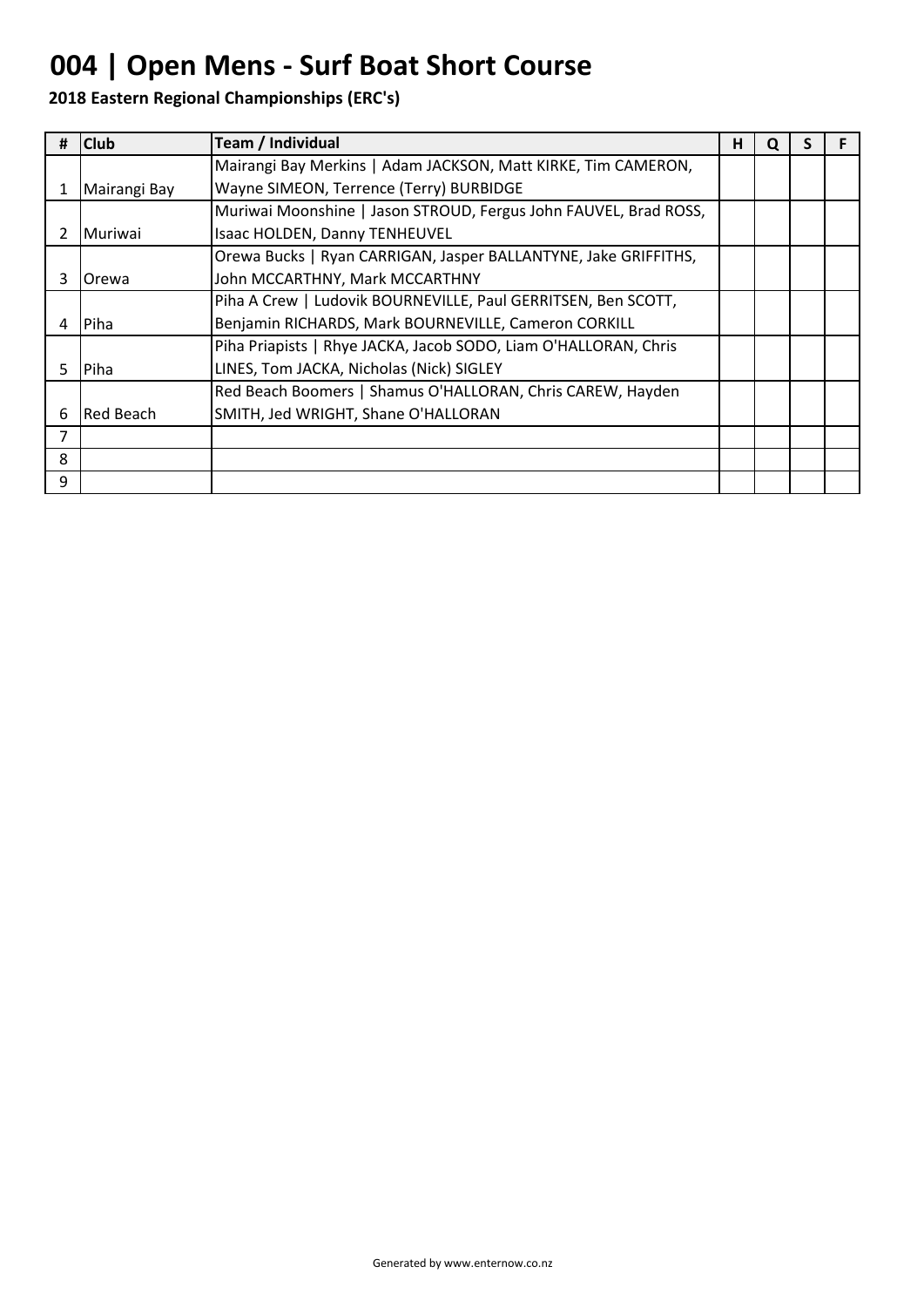# **004 | Open Womens - Surf Boat - Short Course**

| #  | <b>Club</b>      | Team / Individual                                                  | н | Q |  |
|----|------------------|--------------------------------------------------------------------|---|---|--|
|    |                  | Muriwai Meerkats   Nicole OWEN, Kathryn WRIGHT, Jaime              |   |   |  |
| 1. | <b>I</b> Muriwai | GUNDERSON, Alison CRAIGIE, Ricky BUTT, Jessica PARKIN              |   |   |  |
|    |                  | Orewa   Ashleigh PAOTAMA, Alice FRIEND, Lyric SU'A, Sarah HOGG,    |   |   |  |
| 2  | Orewa            | <b>Mark MCCARTHNY</b>                                              |   |   |  |
|    |                  | Orewa GEMS   Amie THOMASON, Rebecca (Becky) THOMASON,              |   |   |  |
| 3  | Orewa            | Samantha ROGERS, Nikki JONES, Stuart HANDFORD                      |   |   |  |
|    |                  | Piha Black Pearls   Gracey MONTEITH, Audrey-Lise BOURNEVILLE,      |   |   |  |
| 4  | Piha             | Stacey KURYLO, Ella KARREBAEK, Mark BOURNEVILLE                    |   |   |  |
|    |                  | Red Beach Jedeyes   Grace JOSEPH, Jasmin CORNISH, Danielle FORD,   |   |   |  |
| 5  | Red Beach        | Rebecca ASH, Jed WRIGHT                                            |   |   |  |
|    |                  | Red Beach Muzzies   Andrea GERRARD, Billie-Lee HARESNAPE, Emma     |   |   |  |
| 6  | Red Beach        | WILSON, Alysha NESBIT, Shamus O'HALLORAN                           |   |   |  |
|    |                  | Waihi Beach   Lyndell MCGREGOR, Fiona LAFFERTY, Nicole CLARE, Dana |   |   |  |
| 7  | Waihi Beach      | MCCLENNAN, David GRANT                                             |   |   |  |
| 8  |                  |                                                                    |   |   |  |
| 9  |                  |                                                                    |   |   |  |
| 10 |                  |                                                                    |   |   |  |
| 11 |                  |                                                                    |   |   |  |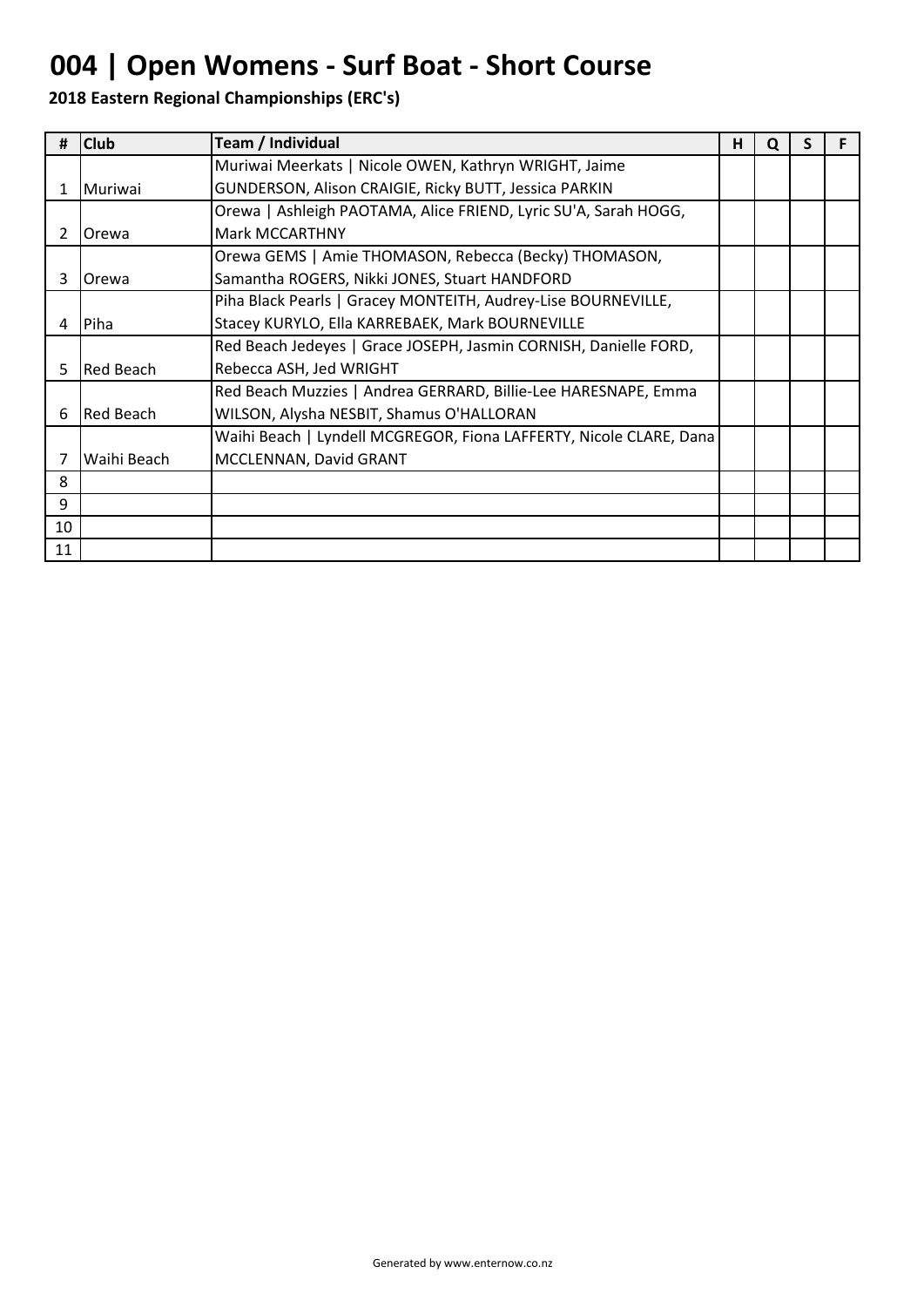## **004 | U19 Mens - Surf Boat - Short Course**

| # | <b>Club</b> | Team / Individual                                              | н | O |  |
|---|-------------|----------------------------------------------------------------|---|---|--|
|   |             | Orewa Banditos   Xander CUFF, Callum STINSON, Finn WOODCOCK,   |   |   |  |
|   | lOrewa      | James HICKMAN, Mark MCCARTHNY                                  |   |   |  |
|   |             | Piha Power Rangers   Joseph JACOB, Finn MCINTYRE, Murray       |   |   |  |
|   | Piha        | STAPLETON, Benji LINES, Rhye JACKA, Joshua LALOLI              |   |   |  |
|   |             | Whangamata Motor Boaters   Taine WILSON, Joshua NICHOLAS, Zane |   |   |  |
|   | Whangamata  | SWEETMAN, Sergio SCHULER, Steve PIPE                           |   |   |  |
| 4 |             |                                                                |   |   |  |
| 5 |             |                                                                |   |   |  |
| 6 |             |                                                                |   |   |  |
| ⇁ |             |                                                                |   |   |  |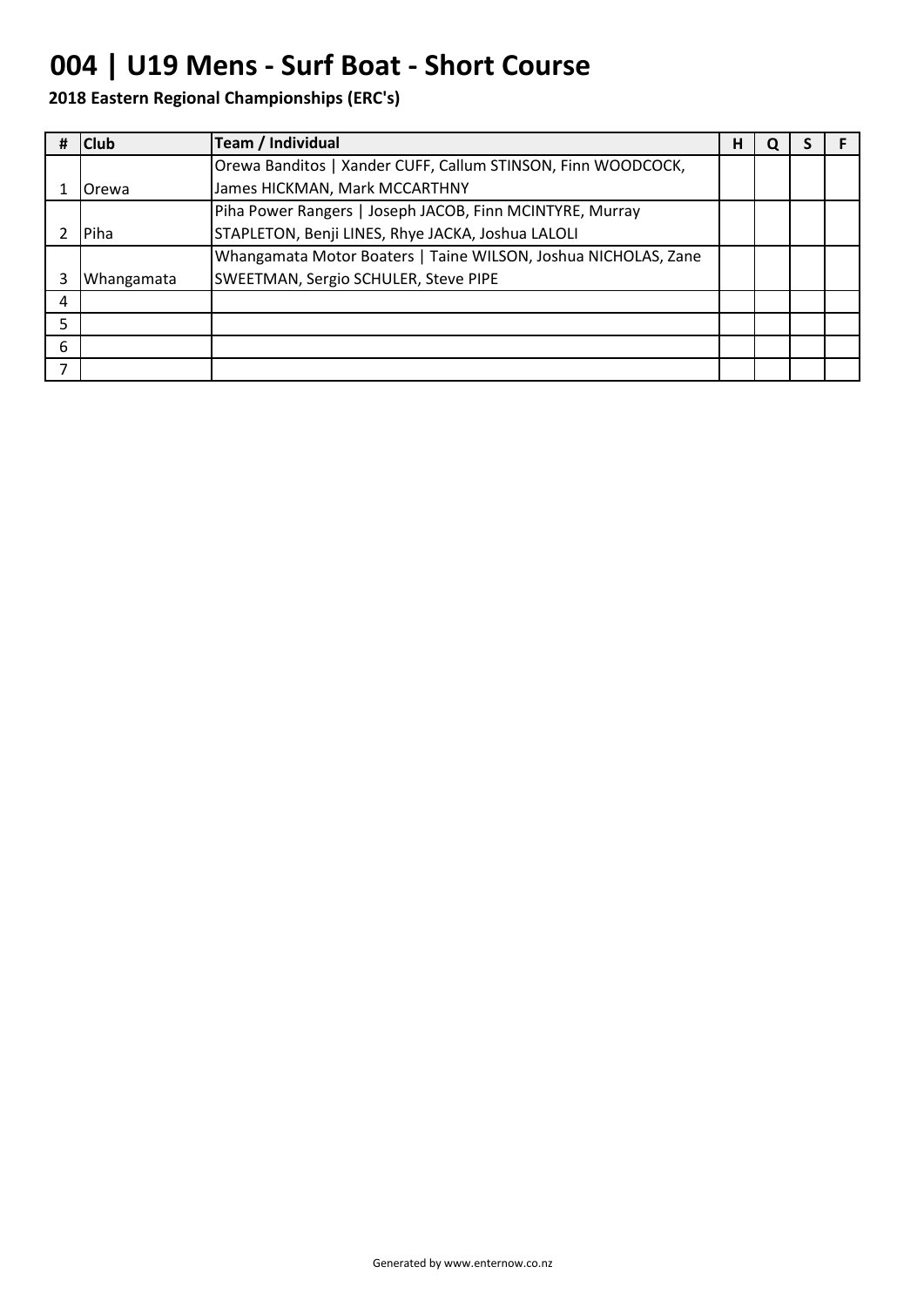## **004 | U23 Mens - Surf Boat - Short Course**

|                | <b>Club</b>    | Team / Individual                                                | н | O |  |
|----------------|----------------|------------------------------------------------------------------|---|---|--|
|                |                |                                                                  |   |   |  |
|                |                | Bethells Beach BLT's   Joshua WHITTINGTON, Elijah FULUIFAGA CHAN |   |   |  |
|                | Bethells Beach | FOUNG, Alex KWAK, Joshua BENJAMIN, Henry BACKHOUSE-SMITH         |   |   |  |
|                |                | Piha Pineapples   Tom JACOB, Adam WALKER, Oliver TATTERSALL,     |   |   |  |
|                | Piha           | Shem BROEKHUIZEN, Tom JACKA                                      |   |   |  |
|                |                | Waihi Beach   Marc EVERSON, Nicholas WAGSTAFF, Mack SMITH, Riley |   |   |  |
| 3              | Waihi Beach    | SMITH, David GRANT                                               |   |   |  |
| 4              |                |                                                                  |   |   |  |
| 5.             |                |                                                                  |   |   |  |
| 6              |                |                                                                  |   |   |  |
| $\overline{7}$ |                |                                                                  |   |   |  |
| 8              |                |                                                                  |   |   |  |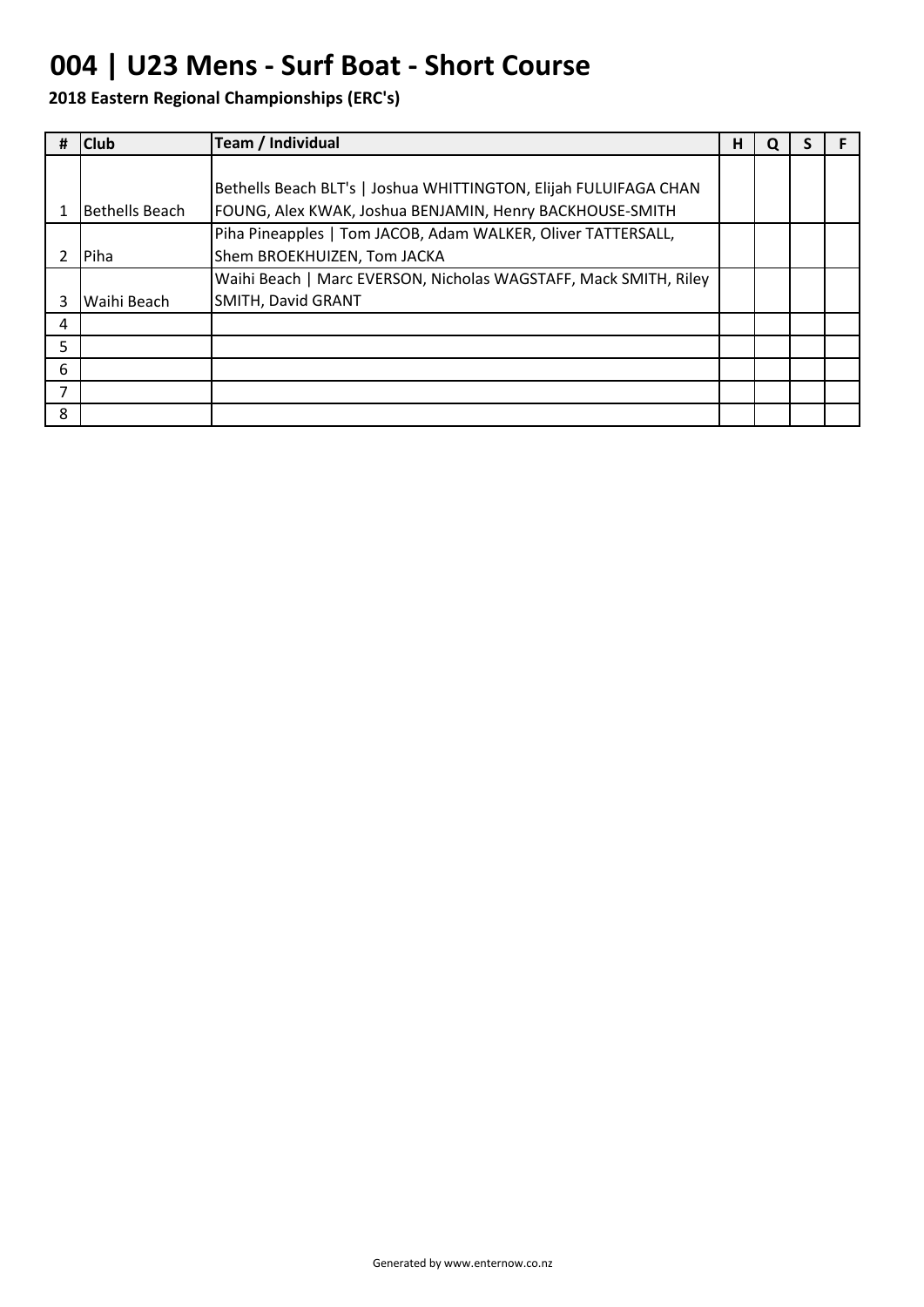## **005 | U19 Womens - Surf Canoe - Long Course**

| #              | <b>Club</b>  | Team / Individual                                                   | н | O | S |  |
|----------------|--------------|---------------------------------------------------------------------|---|---|---|--|
|                |              | Mairangi Bay Mermaids   Jessica JONES, Zoe MACREADY, Imogen         |   |   |   |  |
| 1              | Mairangi Bay | MOORE, Fenella SANDS                                                |   |   |   |  |
|                |              | Mt Maunganui A   Molly ALTON, Katrina GADSBEY, Lola May FERBER,     |   |   |   |  |
| $\overline{2}$ | Mt Maunganui | Lily ALTON, Jaime ANDERSON, Ella APPS                               |   |   |   |  |
|                |              | Palmerston North Ghosties   Sarah ILLSTON, Britney O'HARA, Abbie    |   |   |   |  |
| 3              |              | Palmerston North BOGNUDA, Rhiannon BOGNUDA, Jessica ILLSTON         |   |   |   |  |
|                |              | Red Beach Whales   Tessa WESTON, Georgia PARKER, Naomi DYER,        |   |   |   |  |
| 4              | lRed Beach   | Olivia FALLOON                                                      |   |   |   |  |
|                |              | Waihi Wahines   Charlotte HARES, Ella HIGGINS, Sophia SPURR, Olivia |   |   |   |  |
| 5.             | Waihi Beach  | <b>JONES</b>                                                        |   |   |   |  |
|                |              | Waikanae   Aoife FYALL, Lucy MOSSMAN, Anna ELLINGHAM, Holly         |   |   |   |  |
| 6              | Waikanae     | HOPE, Sarah LOCKWOOD                                                |   |   |   |  |
|                |              | Waimarama   Carolyne NEL, Martha WILSON, Daisy BASSETT-FOSS,        |   |   |   |  |
| 7              | Waimarama    | Cydney PATTISON, Bella HERBISON                                     |   |   |   |  |
| 8              |              |                                                                     |   |   |   |  |
| 9              |              |                                                                     |   |   |   |  |
| 10             |              |                                                                     |   |   |   |  |
| 11             |              |                                                                     |   |   |   |  |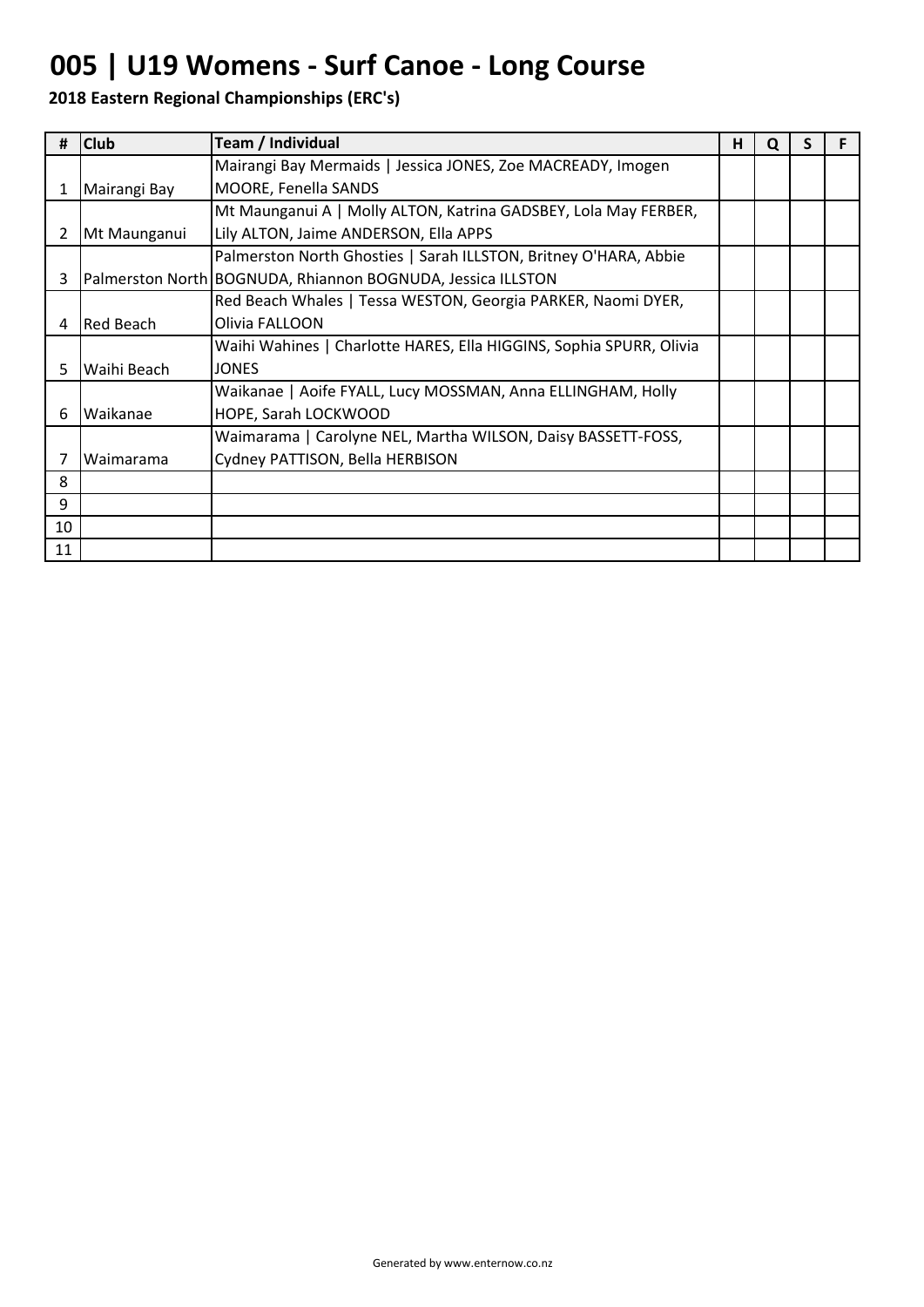# **005 | Open Mens - Surf Canoe - Long Course**

| #              | <b>Club</b>      | Team / Individual                                                   | н | Q | S. |  |
|----------------|------------------|---------------------------------------------------------------------|---|---|----|--|
|                |                  | X-Men   simon MCLARIN, John MCLARIN, Clyde STRICKETT, David         |   |   |    |  |
| $\mathbf{1}$   | Karekare Surf    | <b>WADF</b>                                                         |   |   |    |  |
|                |                  | Lyall Bay Mens A   Craig JONES, James FLANNERY, Matt FLANNERY,      |   |   |    |  |
| $2^{\circ}$    | Lyall Bay        | John ELSMORE                                                        |   |   |    |  |
|                |                  | Mt Maunganui A   Sam ROY, Brad WILEY, Sam SHERGOLD, Haydn           |   |   |    |  |
| 3              | Mt Maunganui     | REARDON, Andrew ROY                                                 |   |   |    |  |
|                |                  | Mt Maunganui B   Nicholas WILSON, Philip PIRIE, Todd REARDON,       |   |   |    |  |
| 4              | Mt Maunganui     | Hamish TREANOR, Carwyn WILLIAMS                                     |   |   |    |  |
|                |                  | Ocean Beach   William WILKINS, Jack CRASBORN, Thomas CRASBORN,      |   |   |    |  |
| 5              | Ocean Beach      | Ryan GORDON, Leonard KAY                                            |   |   |    |  |
|                |                  | Opotiki   Warwick JOBLIN, Luke SEUFERT, Bryn GAULT, Thomas DODDS,   |   |   |    |  |
| 6              | Opotiki          | Te Arohana EDGAR                                                    |   |   |    |  |
| $\overline{7}$ | Orewa            | Orewa   Tim BUSBY, Rand HAZOU, Desmond LING, Luke SENIOR            |   |   |    |  |
| 8              | Pacific          | Pacific   Matt PEARCE, Jacob DRIVER, Jordan FRISBY, Gavin GILBERT   |   |   |    |  |
|                |                  | Red Beach Lion Red   Richard ROGERS, Craig BUTLER, Daniel O'REILLY, |   |   |    |  |
| 9              | <b>Red Beach</b> | David YOUNG                                                         |   |   |    |  |
|                |                  | Red Beach Rascals   Andrew GILES, Dylan TURNER, Brendon RUTLEDGE-   |   |   |    |  |
|                | 10 Red Beach     | MALYON, Kevin CORNISH                                               |   |   |    |  |
|                |                  | Waikanae   James BLACKBURNE, Quaid THOMPSON, Zach FERKINS,          |   |   |    |  |
|                | 11 Waikanae      | Alex BRISTOW, Jordan MCLARIN, Sam FERKINS                           |   |   |    |  |
|                |                  | Waimarama   Michael BASSETT-FOSS, Ben CROSS, Michael HARMAN,        |   |   |    |  |
| 12             | Waimarama        | Luke HARMAN                                                         |   |   |    |  |
| 13             |                  |                                                                     |   |   |    |  |
| 14             |                  |                                                                     |   |   |    |  |
| 15             |                  |                                                                     |   |   |    |  |
| 16             |                  |                                                                     |   |   |    |  |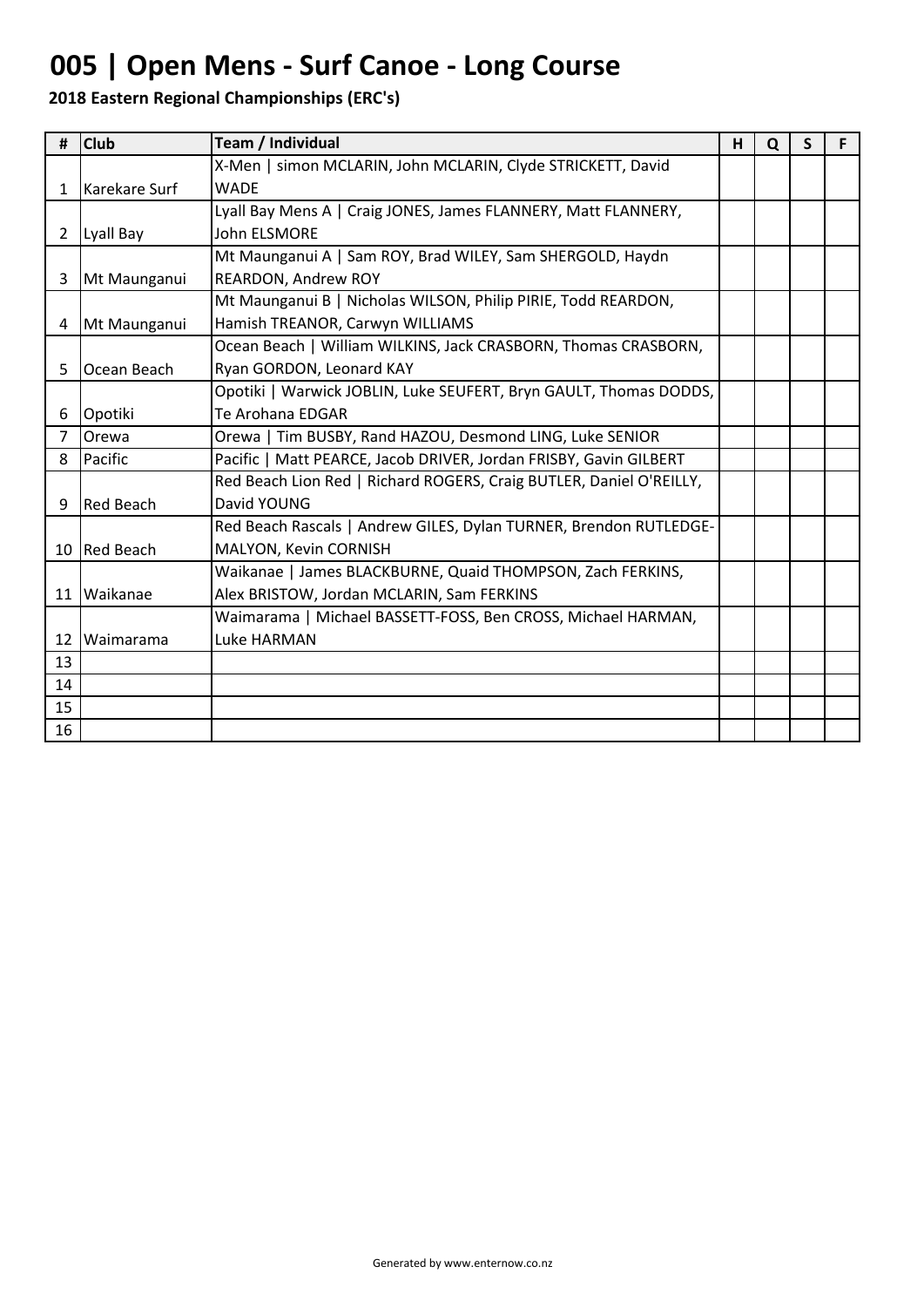# **005 | Open Womens - Surf Canoe - Long Course**

| #              | <b>Club</b>      | Team / Individual                                                  | H | Q | S | F |
|----------------|------------------|--------------------------------------------------------------------|---|---|---|---|
|                |                  | Fitzroy Sharks   Emma CREWE, Cassie WILSON, Sarah WILSON, Charli   |   |   |   |   |
| $\mathbf{1}$   | Fitzroy          | <b>LUFF</b>                                                        |   |   |   |   |
|                |                  | Mt Maunganui A   Laura WESTON, Lauren ASSINK, Kaydi O'CONNOR-      |   |   |   |   |
| $\overline{2}$ | Mt Maunganui     | STRATTON, Adriana BIRD, Andrea HARVEY, Emily CAMPBELL              |   |   |   |   |
|                |                  | Orewa   Elizabeth DE KORT, Alexis MCDERMOTT, Katherine             |   |   |   |   |
| 3              | Orewa            | MCCARTHNY, Amanda WIGNELL                                          |   |   |   |   |
|                |                  | Papamoa   Ariana MOFFATT, Kathryn STEWART, Michelle DYKES,         |   |   |   |   |
| 4              | Papamoa          | Sophia BOGDANOVAS EPAPARA, Kate MILLER, Sophie HAYDEN              |   |   |   |   |
|                |                  | Red Beach Flying Herons   Caroline ANDERSON, Rachael DUFF, Robyn   |   |   |   |   |
| 5              | <b>Red Beach</b> | PRESLAND-TACK, Kathleen SIMPKINS                                   |   |   |   |   |
|                |                  | Red Beach Rocking Reds   Kelly O'DEA, Teresa RUSSELL, Natasha      |   |   |   |   |
| 6              | <b>Red Beach</b> | THOMPSON, Megan MCKENZIE, Sharon TURNER                            |   |   |   |   |
|                |                  | Waihi Whales   Maddie SCOWN, Shanae RICHARDSON, Jemima SMITH,      |   |   |   |   |
| 7              | Waihi Beach      | Lara POOLEY                                                        |   |   |   |   |
|                |                  | Waikanae   Courtney HOSKIN, Lucy MOSSMAN, Anna ELLINGHAM, Ella     |   |   |   |   |
| 8              | Waikanae         | ANDREW, Aoife FYALL, Holly HOPE                                    |   |   |   |   |
|                |                  |                                                                    |   |   |   |   |
| 9              | Waimairi         | Waimairi   Caitlin RUDDLE, Carly TYLER, Madeline DAWE, Kim HENDRIE |   |   |   |   |
|                |                  | Westshore A   Natasha BREWER, Adrienne BREWER, Shea JEFFERSON,     |   |   |   |   |
|                | 10 Westshore     | Kate O'MALLEY                                                      |   |   |   |   |
| 11             |                  |                                                                    |   |   |   |   |
| 12             |                  |                                                                    |   |   |   |   |
| 13             |                  |                                                                    |   |   |   |   |
| 14             |                  |                                                                    |   |   |   |   |
| 15             |                  |                                                                    |   |   |   |   |
| 16             |                  |                                                                    |   |   |   |   |
| 17             |                  |                                                                    |   |   |   |   |
| 18             |                  |                                                                    |   |   |   |   |
| 19             |                  |                                                                    |   |   |   |   |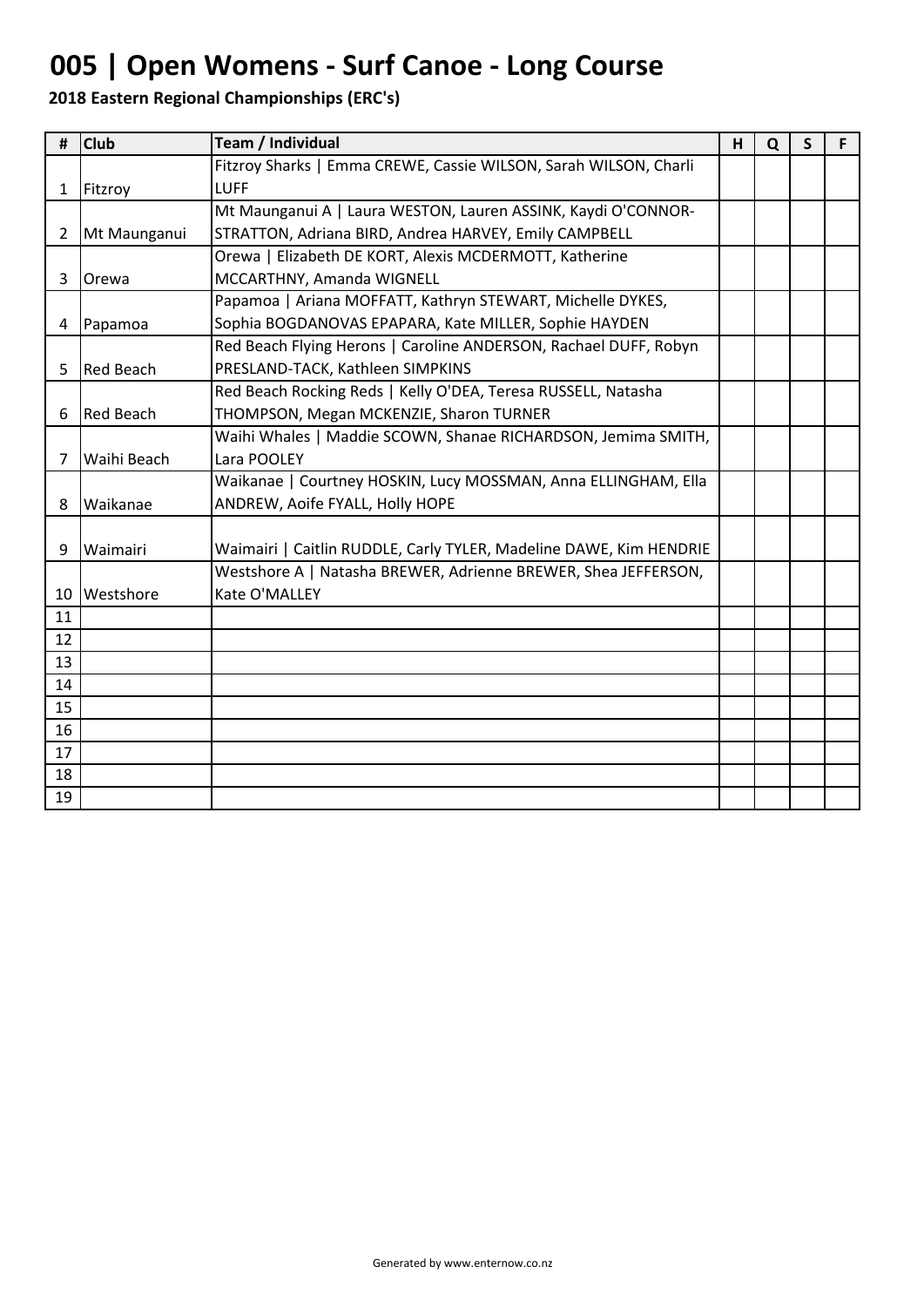# **004 | U23 Womens - Surf Boat - Short Course**

|    | <b>Club</b>    | Team / Individual                                                   | н | u |  |
|----|----------------|---------------------------------------------------------------------|---|---|--|
|    |                | Bethells Beach   Mandy LARDENOYE, Sara CROSS, Betsy DAVIS-BARR,     |   |   |  |
|    | Bethells Beach | Brooke WHIU, Henry BACKHOUSE-SMITH                                  |   |   |  |
|    |                | Orewa DIAMONDS   Sylvie MITCHELL, Tyler MCDOWALL, Alexandra         |   |   |  |
|    | Orewa          | MURDEN, Kayla FUEMANA, Stuart HANDFORD                              |   |   |  |
|    |                | Orewa Mavericks   Danielle SHRUBSALL, Sarah HOGG, Madeline          |   |   |  |
| 3  | Orewa          | FERGUS, Sasha BALLANTYNE, Mark MCCARTHNY                            |   |   |  |
|    |                | Piha Pingers   Jordan POPE, Kelsea BROEKHUIZEN, Grace JACOB, Sophie |   |   |  |
| 4  | l Piha         | MCINTYRE, Patrick MARSH, Emma NESBIT                                |   |   |  |
|    |                | Red Beach Rabbits   Nicole MCCORMICK, Olivia SOESBERGEN, Kathleen   |   |   |  |
| 5. | Red Beach      | ONEROA, Kayla RICKABY, Chase CAHALANE                               |   |   |  |
|    |                | Waihi Beach   Sarah PAHLEN, Yvette KINGSFORD, Grace CLARE, Katrina  |   |   |  |
| 6  | Waihi Beach    | PIPE, David GRANT                                                   |   |   |  |
|    |                |                                                                     |   |   |  |
| 8  |                |                                                                     |   |   |  |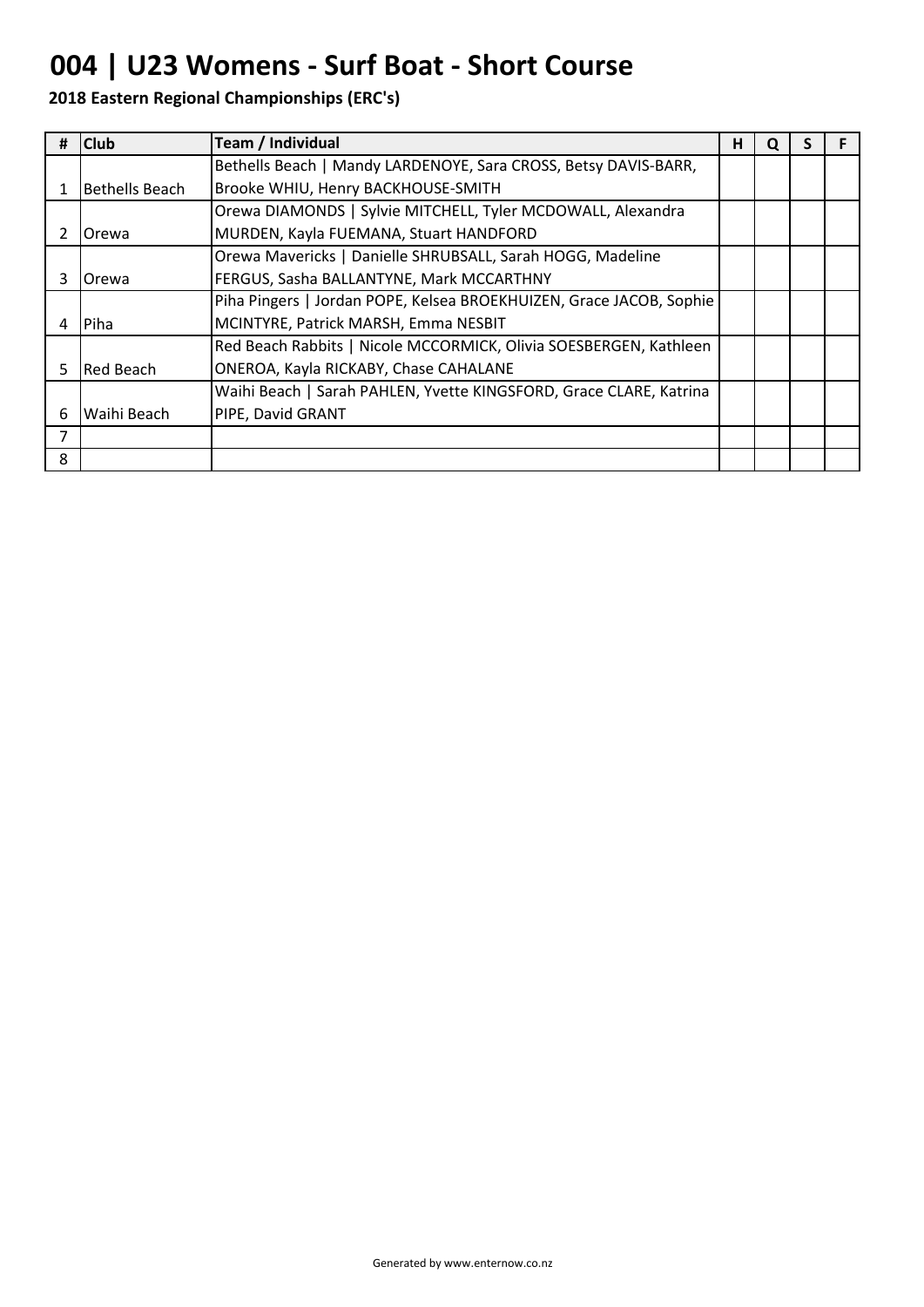# **004 | U19 Womens - Surf Boat - Short Course**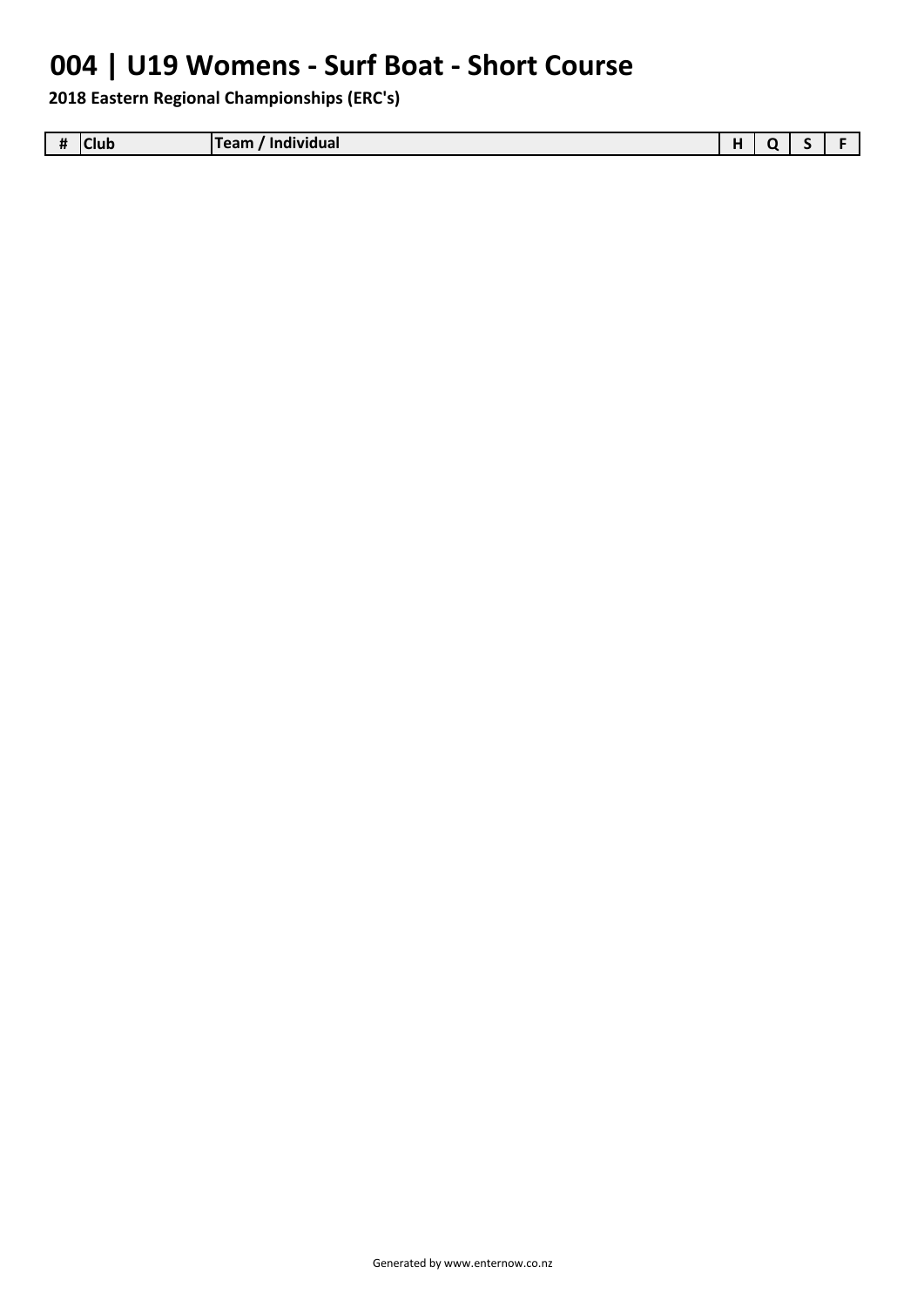# **005 | Open Womens - Surf Canoe - Short Course**

| #            | <b>Club</b>      | Team / Individual                                                  | H | Q | $\mathsf{S}$ | F |
|--------------|------------------|--------------------------------------------------------------------|---|---|--------------|---|
|              |                  | Fitzroy Sharks   Cassie WILSON, Sarah WILSON, Emma CREWE, Charli   |   |   |              |   |
| $\mathbf{1}$ | Fitzroy          | <b>LUFF</b>                                                        |   |   |              |   |
|              |                  | Mt Maunganui A   Laura WESTON, Lauren ASSINK, Kaydi O'CONNOR-      |   |   |              |   |
| $\mathbf{2}$ | Mt Maunganui     | STRATTON, Adriana BIRD, Andrea HARVEY, Emily CAMPBELL              |   |   |              |   |
|              |                  | Orewa   Elizabeth DE KORT, Alexis MCDERMOTT, Katherine             |   |   |              |   |
| 3            | Orewa            | MCCARTHNY, Amanda WIGNELL                                          |   |   |              |   |
|              |                  | Papamoa   Ariana MOFFATT, Kathryn STEWART, Michelle DYKES,         |   |   |              |   |
| 4            | Papamoa          | Sophia BOGDANOVAS EPAPARA, Kate MILLER, Sophie HAYDEN              |   |   |              |   |
|              |                  | Red Beach Flying Herons   Caroline ANDERSON, Rachael DUFF, Robyn   |   |   |              |   |
| 5            | <b>Red Beach</b> | PRESLAND-TACK, Kathleen SIMPKINS                                   |   |   |              |   |
|              |                  | Red Beach Rocking Reds   Kelly O'DEA, Natasha THOMPSON, Megan      |   |   |              |   |
| 6            | <b>Red Beach</b> | MCKENZIE, Teresa RUSSELL, Sharon TURNER                            |   |   |              |   |
|              |                  | Waihi Whales   Maddie SCOWN, Shanae RICHARDSON, Jemima SMITH,      |   |   |              |   |
| 7            | Waihi Beach      | Lara POOLEY                                                        |   |   |              |   |
|              |                  | Waikanae   Courtney HOSKIN, Ella ANDREW, Anna ELLINGHAM, Lucy      |   |   |              |   |
| 8            | Waikanae         | MOSSMAN, Holly HOPE, Aoife FYALL                                   |   |   |              |   |
|              |                  |                                                                    |   |   |              |   |
| 9            | Waimairi         | Waimairi   Caitlin RUDDLE, Carly TYLER, Madeline DAWE, Kim HENDRIE |   |   |              |   |
|              |                  | Westshore A   Natasha BREWER, Adrienne BREWER, Shea JEFFERSON,     |   |   |              |   |
| 10           | Westshore        | Kate O'MALLEY                                                      |   |   |              |   |
| 11           |                  |                                                                    |   |   |              |   |
| 12           |                  |                                                                    |   |   |              |   |
| 13           |                  |                                                                    |   |   |              |   |
| 14           |                  |                                                                    |   |   |              |   |
| 15           |                  |                                                                    |   |   |              |   |
| 16           |                  |                                                                    |   |   |              |   |
| 17           |                  |                                                                    |   |   |              |   |
| 18           |                  |                                                                    |   |   |              |   |
| 19           |                  |                                                                    |   |   |              |   |
| 20           |                  |                                                                    |   |   |              |   |
| 21           |                  |                                                                    |   |   |              |   |
| 22           |                  |                                                                    |   |   |              |   |
| 23           |                  |                                                                    |   |   |              |   |
| 24           |                  |                                                                    |   |   |              |   |
| 25           |                  |                                                                    |   |   |              |   |
| 26           |                  |                                                                    |   |   |              |   |
| 27           |                  |                                                                    |   |   |              |   |
| 28           |                  |                                                                    |   |   |              |   |
| 29           |                  |                                                                    |   |   |              |   |
| 30           |                  |                                                                    |   |   |              |   |
| 31           |                  |                                                                    |   |   |              |   |
| 32           |                  |                                                                    |   |   |              |   |
| 33           |                  |                                                                    |   |   |              |   |
| 34           |                  |                                                                    |   |   |              |   |
| 35           |                  |                                                                    |   |   |              |   |
| 36           |                  |                                                                    |   |   |              |   |
| 37           |                  |                                                                    |   |   |              |   |
|              |                  |                                                                    |   |   |              |   |
| 38           |                  |                                                                    |   |   |              |   |
| 39           |                  |                                                                    |   |   |              |   |